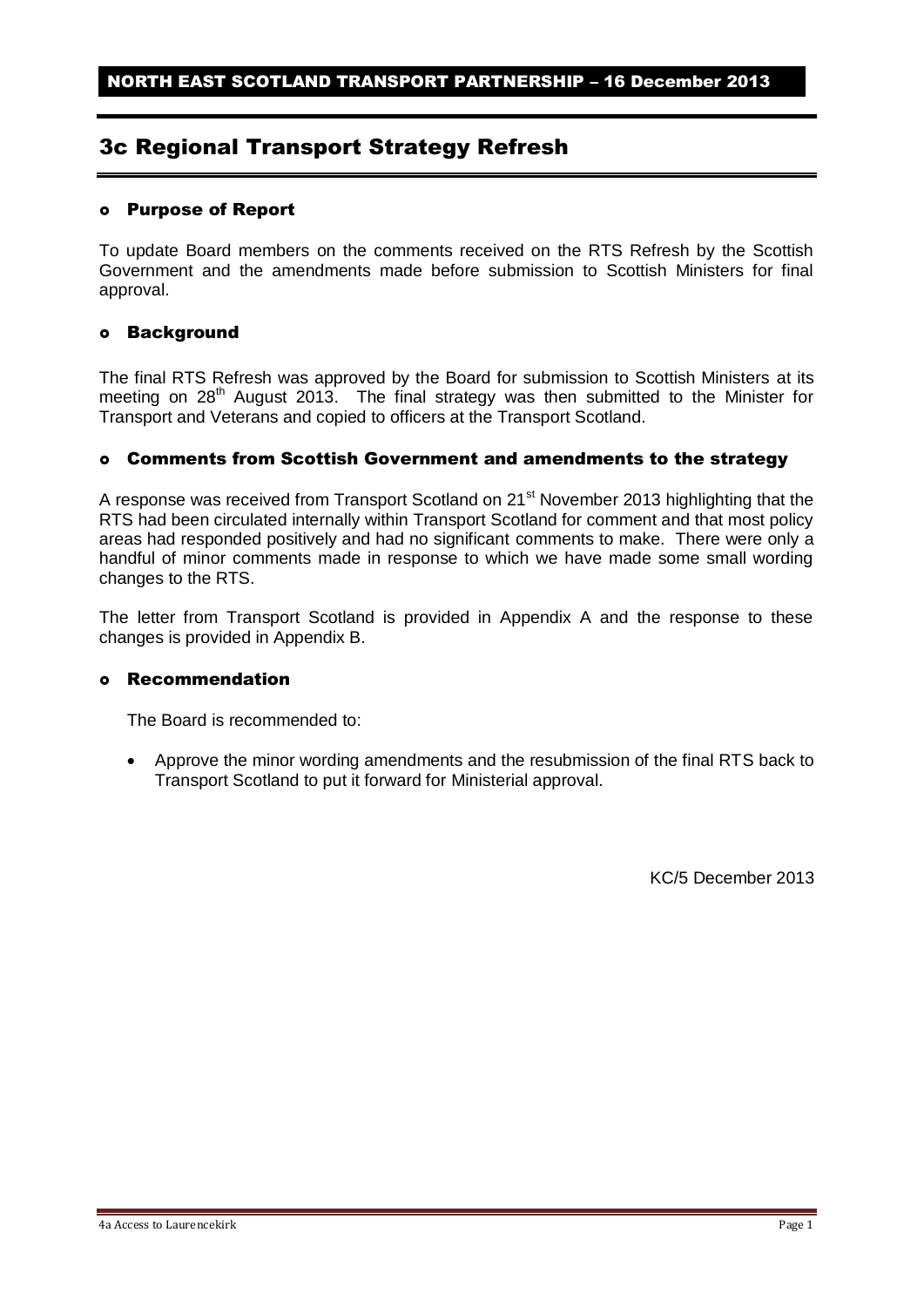Regional & Local Transport Policy Team **Transport Policy** 

Victoria Quay, Edinburgh EH6 6QQ T: 0131-244 0361 ewen.milligantransportscotland.gsi.gov.uk



Your ref: **KC/N14/2** 

CÒMHDHAIL ALBA

> Our ref-RTS/NT/EM/2013

Date: 21 November 2013

Derick Murray **NESTRANS** Archibald Simpson House 27-29 King Street **ABERDEEN AB24 5AA** 

STRANS 2 1:30V 2013 **RECEIVED** 

Mal D / 544

Dear Derick

#### REFRESH OF NESTRANS REGIONAL TRANSPORT STRATEGY

Thank you for your letter of 10 September to the Minister for Transport and Veterans Keith Brown seeking approval of a refresh to the NESTRANS Regional Transport Strategy ("NRTS") which was first approved by the Scottish Ministers in 2008.

I mentioned when we met on 18 October that the NRTS had been circulated internally within Transport Scotland for comment. Most policy areas have responded positively and had no significant comments to make. There were only a handful of substantive comments which are discussed below. It will be helpful to know before we put the NRTS to the Minister to be approved whether the existing text could be adjusted to take account of the following:-

- Planning The NRTS makes appropriate links to the National Planning Framework and emerging review of national and strategic infrastructure projects. We would welcome consideration of including an additional bullet or amending an existing bullet point in Strategic Objective 4 to include something along the lines of, "Ensure that all new developments and transport infrastructure improvements take consideration of and make provisions for pedestrians and cyclists as an integral part of the design process."
- National Transport Strategy it would be helpful if the alignment of the NRTS with the National Transport Strategy, its objectives and outcomes could be more clearly signalled. Are there some simple amendments which could help draw this out?
- Rail We understand that Inverurie Yard is no longer operational, therefore it may be advisable to remove reference to it as the paragraph assesses the current terminal capacity in the NESTRANS area.

Finally, I think I already mentioned in passing that the reference on page 39 at paragraph 2 under Walking and Cycling to the revised Cycling Action Plan should refer to a "vision" of a 10% increase in the proportion of journeys made by bike.

www.transportscotland.gov.uk



An agency of **X** The Scottish Government

4a Access to Laurencekirk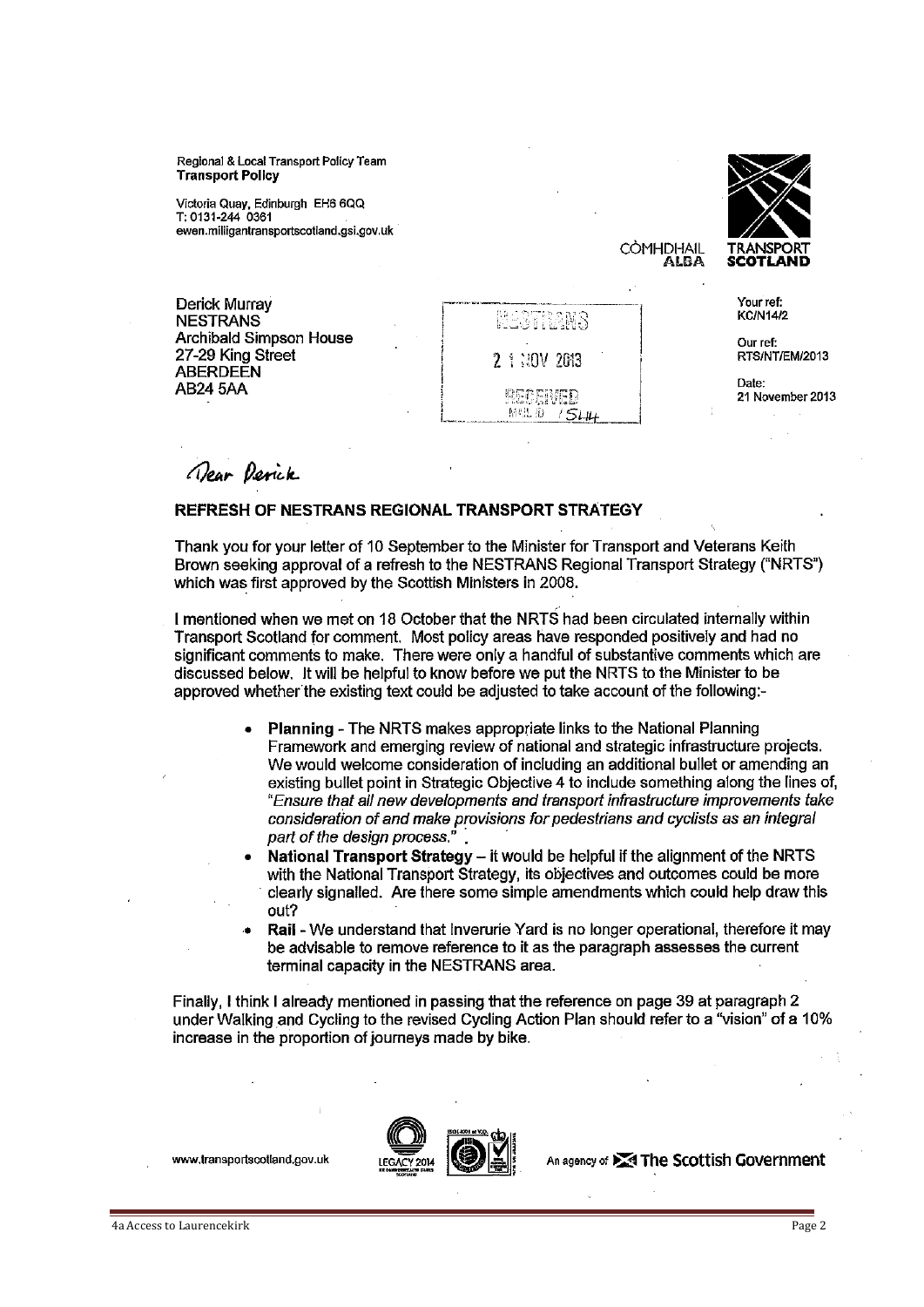I will be grateful if you could consider the comments set out above and let me know whether these can be taken into account in a revised draft of the NRTS. If it will help, I can put you in touch with the relevant policy leads who contributed to the various comments.

Once you have considered these comments, I will be grateful if you could let me have copies of any revised NRTS to put forward for Ministerial approval.

Kind regards.

Yours sincerely

**EWEN MILLIGAN** Regional Transport Policy Team Leader



An agency of **X** The Scottish Government

www.transportscotland.gov.uk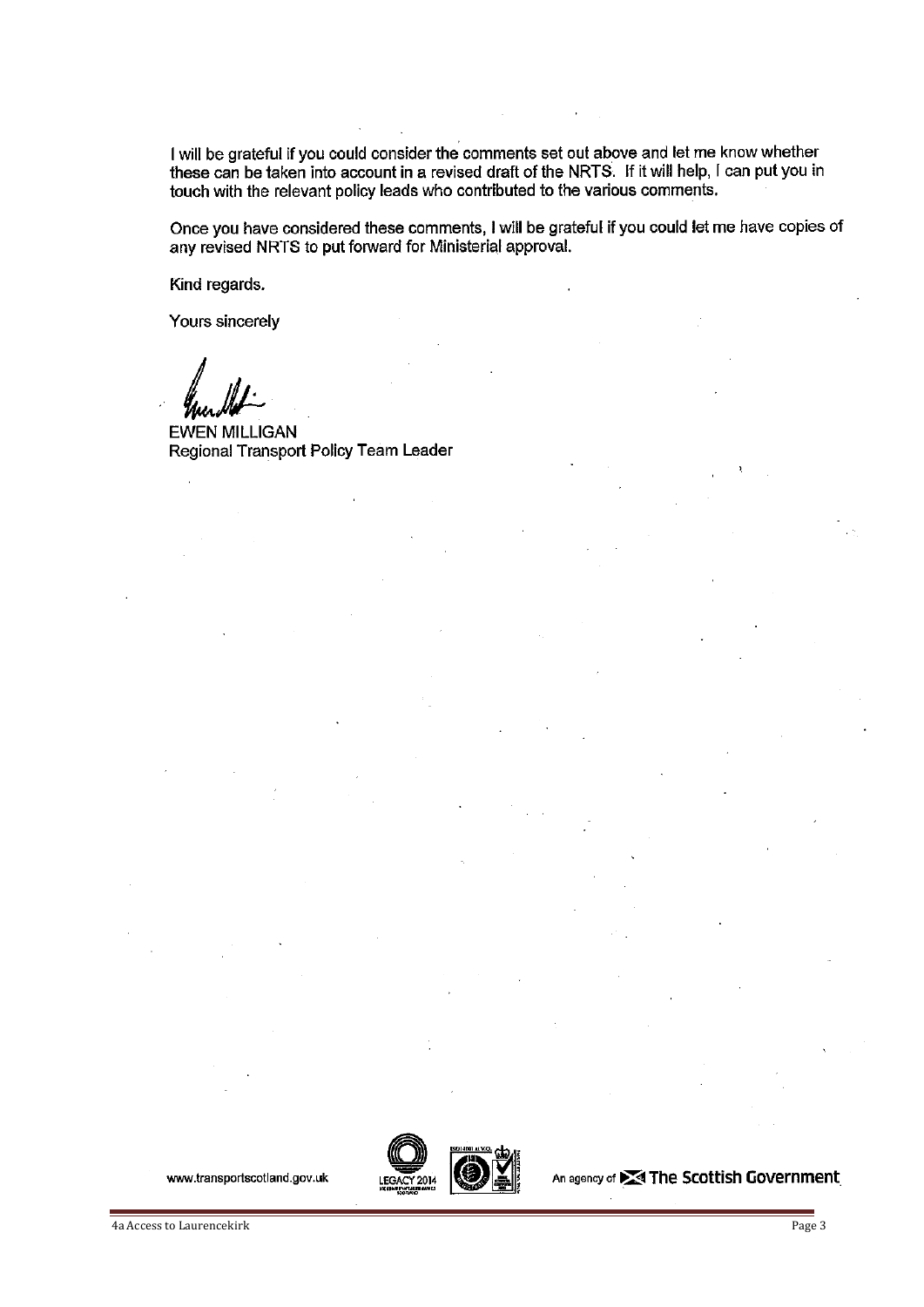## **Changes following comments from Scottish Government**

Proposed new wording in red and underlined.

**Issue raised:** Planning

**Proposed change:** to add the following sub-objective to objective 4

 "To ensure that all new developments and transport infrastructure improvements take consideration of and make provisions for pedestrians and cyclists as an integral part of the design process."

**Comment***:* This exact wording already appears elsewhere in the RTS on page 58 IC6 V. It is therefore not a new policy but rather putting a greater emphasis on an existing policy.

------------------------------------------------------------------------

**Issue raised:** reference to the National Transport Strategy

**Amendment:** Chapter 2 Summary of the review process

At a national level, the National Transport Strategy remains in place however new policies such as the adoption of more challenging climate change targets, the publication of the Scottish Government's Economic Strategy, the Cycling Action Plan for Scotland and Infrastructure Investment Plan, among others, need to be reflected in the RTS.

A main issues report was produced in late 2012 which summarised the changes in policy at a national, regional and local level, identified likely future trends and reviewed the objectives and actions of the 2008 RTS.

A public and stakeholder consultation was carried out on the main issues report in November 2012 and the results of this have fed into this re-fresh.

Following consideration of comments on the main issues report a draft strategy was produced for a further period of consultation.

The Main Issues Report, a summary of both consultations and the comments received can be found on the Nestrans website at [www.nestrans.org.uk](http://www.nestrans.org.uk/)

**Amendment:** Chapter 3 Vision and objectives

Our vision for transport underpins our objectives and actions and remains unchanged since 2008. Together with the objectives it supports the Scottish Government's overall purpose to increase sustainable economic growth and the objectives of the National Transport Strategy.

-----------------------------------------------------------------------

**Issues raised:** Rail

**Amendment:** Page 43, 3<sup>rd</sup> paragraph remove reference to Inverurie rail yard.

**Comment:** the Inverurie rail yard is no longer operational.